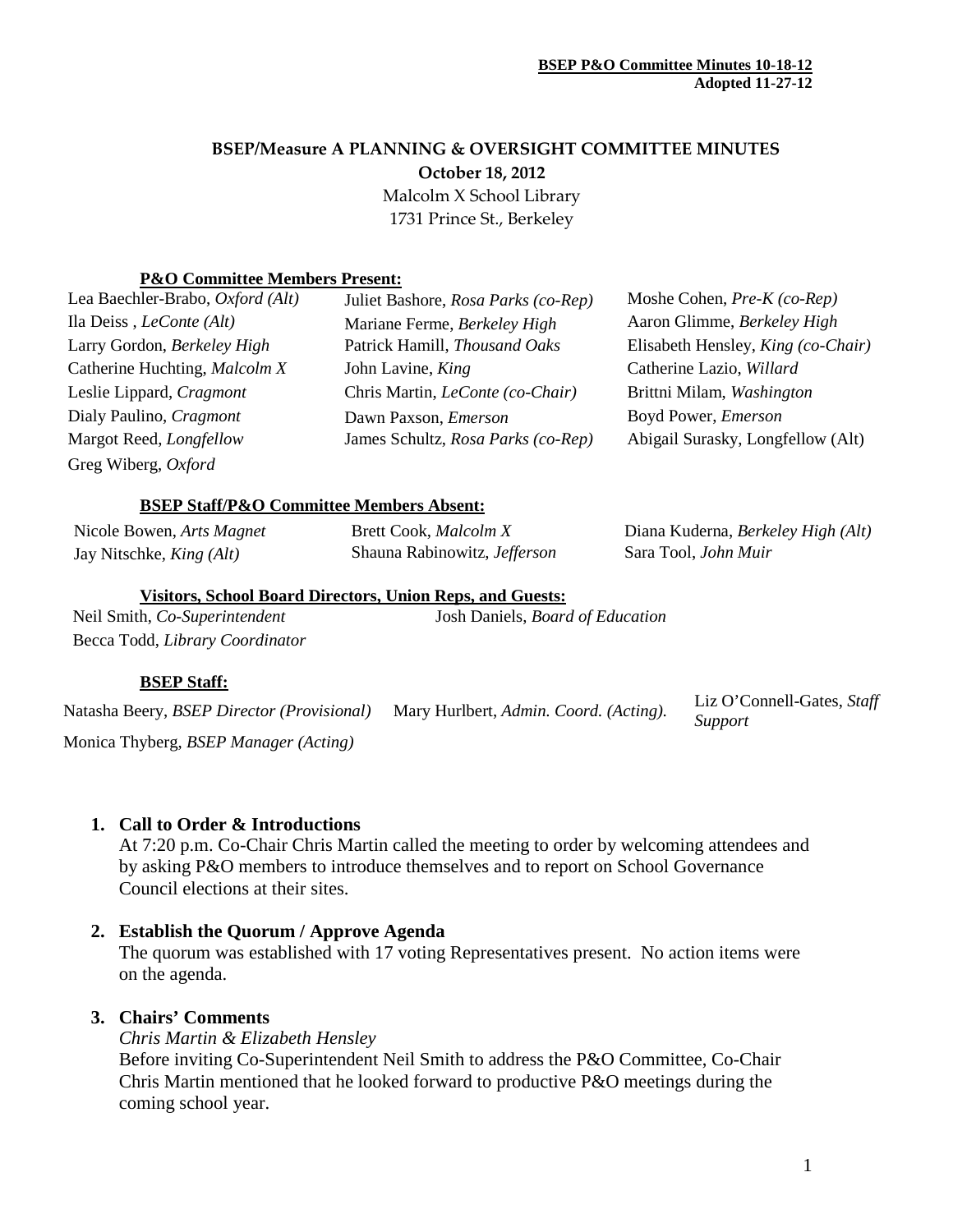# **4. Co-Superintendent's Comments**

## *Neil Smith, Co-Superintendent*

Smith began by sketching his twenty-four-year career at Berkeley Unified School District (BUSD). He said that in addition to having been King Middle School's Principal for thirteen years, he had served as the Director of Curriculum and Instruction, as Assistant Superintendent, and now as Co-Superintendent along with Javetta Cleveland. He explained that the School Board had appointed them as interim Co-Superintendents for the 2012-13 school year as the search for a new superintendent continued. Smith said that although this turn of events had been unexpected, he and Javetta Cleveland were energized by their new responsibilities and were already focusing on a variety of District goals which would shortly be sent to the P&O.

Smith said he and Javetta Cleveland were pleased and excited by the release of data showing across-the-board gains in BUSD students' academic progress and significant progress for every sub-group. Smith said the data pointed to higher math scores at the high school, double-digit progress for ESL students, African American students, and specialeducation students. Smith said that API gains of 19% at Berkeley High School represented BUSD's crossing a major threshold in terms of improving student success. He noted that he and Cleveland were particularly proud that King Middle School and Rosa Parks Elementary School had come out of "Program Improvement Status," adding that the two schools would be honored at the next School Board meeting.

Smith noted that the data also reflected student daily attendance gains at BHS. He said increased attendance had resulted in 100 more students present at BHS each day, and that this shift had contributed to improved California Standards Test (CST) scores.

## **a. BSEP Director Transition**

Smith then turned to BSEP, saying that Monica Thyberg, Acting BSEP Manager, would be returning to retirement and that Natasha Beery would step in to serve as BSEP Director on a provisional basis, while the hiring process is completed. Smith expressed his thanks to Thyberg for her twenty-five-year-service to BUSD.

Monica Thyberg said it was a new time for the District, a new time for BSEP, and the right time for her to step down and to pass the baton. Looking to the future, Thyberg said the P&O Committee's challenge was to re-examine, re-define, and to re-describe the BSEP Measure before the District asks voters to renew it (no later than 2016). She finished by saying that it had been her privilege to serve as BSEP Manager and she commended the P&O Committee for its work, dedication and can-do attitude on behalf of BUSD's students.

Smith introduced Natasha Beery, saying that in the recent past Beery had been a finalist for the BSEP Manager position but had withdrawn her candidacy at the last minute when Kaiser Permanente offered her a position. When her contract with Kaiser ended this fall, the University of California San Francisco (UCSF) offered her a position but Beery chose to come to BUSD. He said that BUSD was fortunate to have persuaded her to come on board at this time.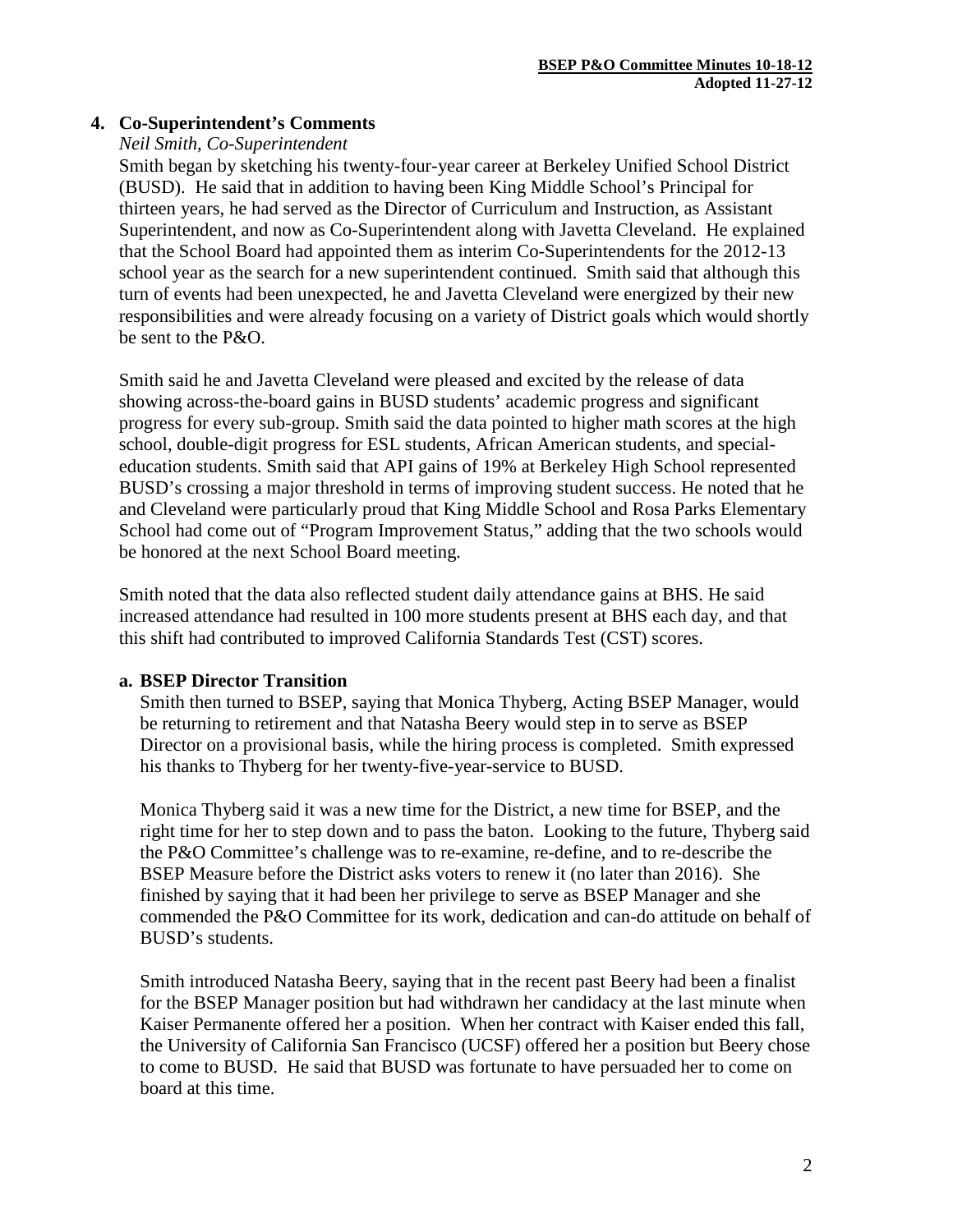Natasha Beery said that her background was in the ethical, legal, and social implication of medical research. She noted that her work at Kaiser had involved serving on an oversight committee similar to the P&O. She said that although the job offer from UCSF had been attractive, her heart was in Berkeley where she felt a great commitment to BUSD and to the community. Beery, a past leader of BHS's PTSA, said she was humbled and delighted to step in as the provisional BSEP Director.

# **b. Communication between Co-Superintendents and the P&O Committee**

Smith said that both he and Javetta Cleveland took the work of the Planning and Oversight Committee very seriously and added that they were looking forward to working with P&O this year.

# **5. Class Size Report for 2012-13**

## *Neil Smith, Co-Superintendent and Aaron Glimme, BHS*

Smith and Glimme distributed the Class Size report for 2012-13 and then lead the Committee through a series of bar charts showing average class size at elementary schools, middle schools, and at the high school. Highlights included

- First Grade elementary class size average was a fraction above the goal with an average of 20.7 students per class;
- Elementary enrollment is trending up, with nearly all grade levels totaling 650-700 pupils;
- High-Five Transitional Kindergartens at John Muir and Washington increased enrollment at those sites;
- Middle Schools class size average in  $7<sup>th</sup> 8<sup>th</sup>$  grade math was 20-1 thanks to additional BSEP support;
- Berkeley High's enrollment is down by 200, but improved attendance kept revenue steady;
- Berkeley High's overall class size average is 27.4 (without Special Ed and P.E.);
- Class sizes for core academic classes at BHS is lower than for electives;
- AP classes at BHS are intentionally larger than average;
- Zero and  $7<sup>th</sup>$  period at BHS are not included in these graphs;
- there is no  $9<sup>th</sup>$ -grade in the Green Academy (small school at BHS);
- B-Tech shows a 15:1 student-teacher ratio and is using a four period day.

Glimme explained that establishing class size at BHS was complex and that student-teacher ratios were sometimes set according to student need. Comments from the floor suggested that some BHS classes hovered at 40-1 and this was disquieting. Discussion followed and it was requested that information on class sizes be displayed in public view at BHS and that the Co-Superintendents discuss the issue of large class sizes with BHS Principal Pasquale Scuderi.

Thyberg noted that these class size averages exceed the BSEP Measure's goals (20:1 for K-3, 26:1 for 4-5, and 28:1 for 6-12). She added that this shows only the classroom teachers, and that there are many more resource teachers providing additional support for students, and bringing down the adult-child ratio even further.